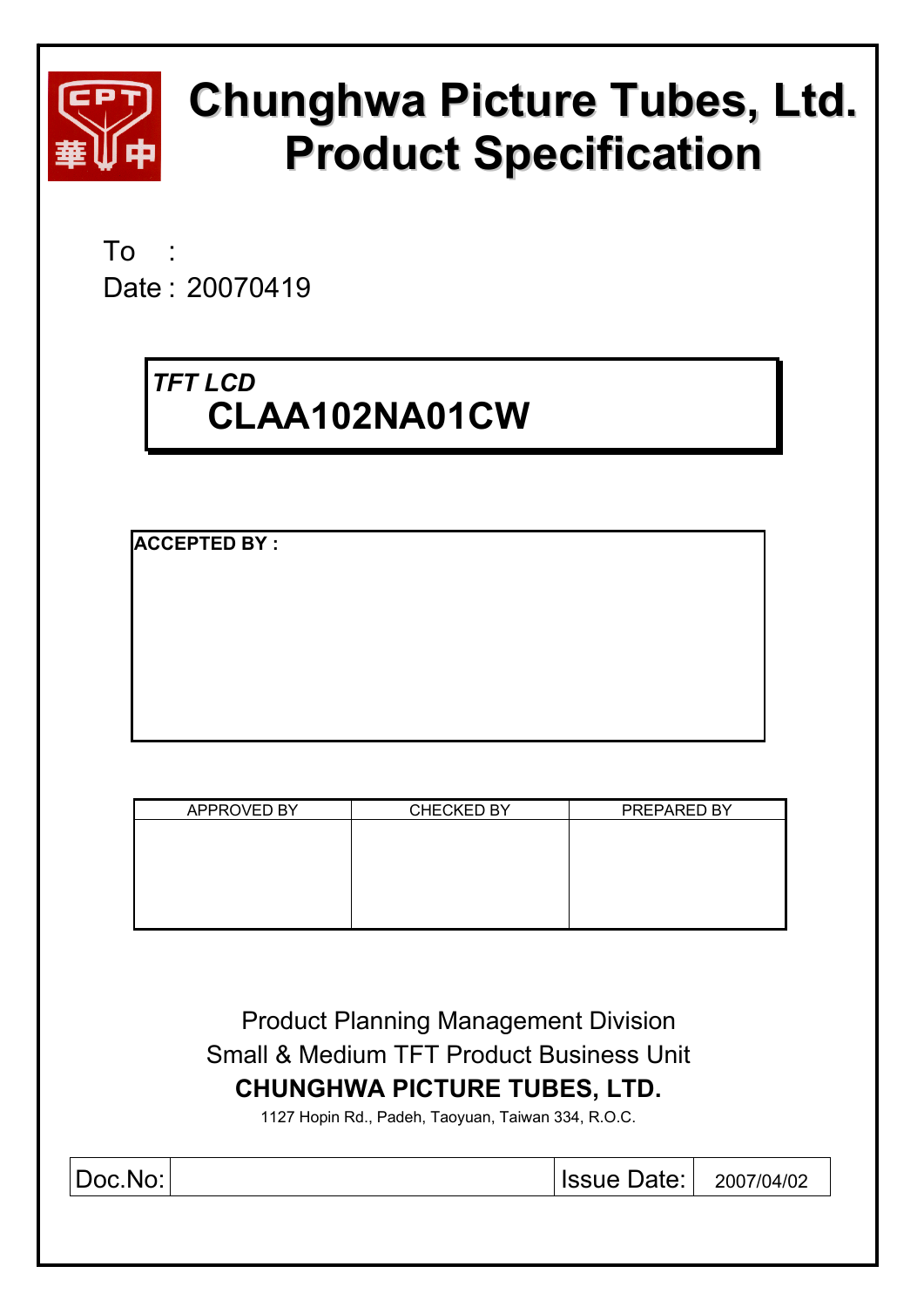# **REVISION STATUS**

| Revision<br>Notice | Description                | Page | Rev. Date  |
|--------------------|----------------------------|------|------------|
| Ver. 0.0           | First revision (Tentative) | 18   | 2007.04.02 |
|                    |                            |      |            |
|                    |                            |      |            |
|                    |                            |      |            |
|                    |                            |      |            |
|                    |                            |      |            |
|                    |                            |      |            |
|                    |                            |      |            |
|                    |                            |      |            |
|                    |                            |      |            |
|                    |                            |      |            |
|                    |                            |      |            |
|                    |                            |      |            |
|                    |                            |      |            |
|                    |                            |      |            |
|                    |                            |      |            |
|                    |                            |      |            |
|                    |                            |      |            |
|                    |                            |      |            |
|                    |                            |      |            |
|                    |                            |      |            |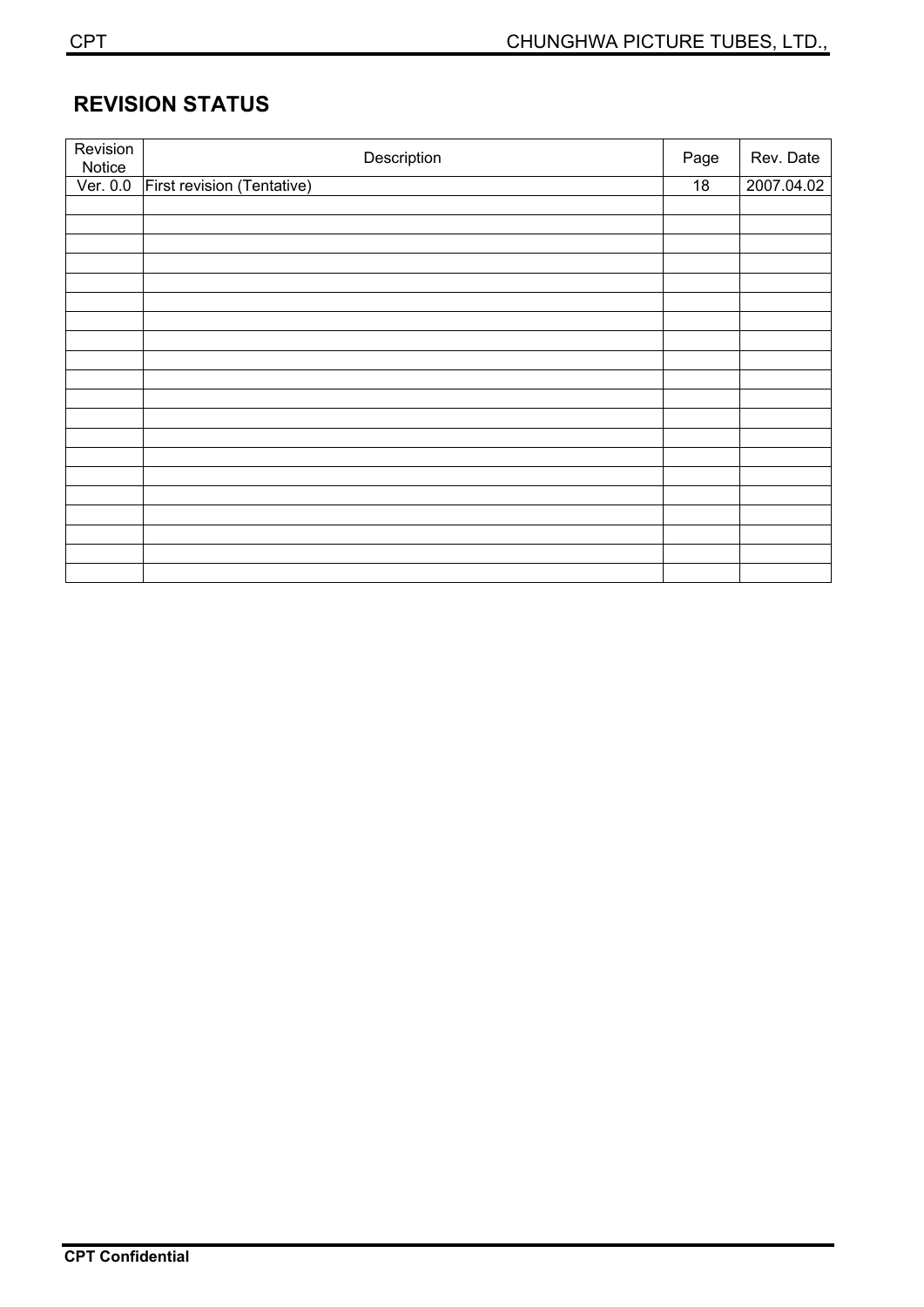# **CONTENTS**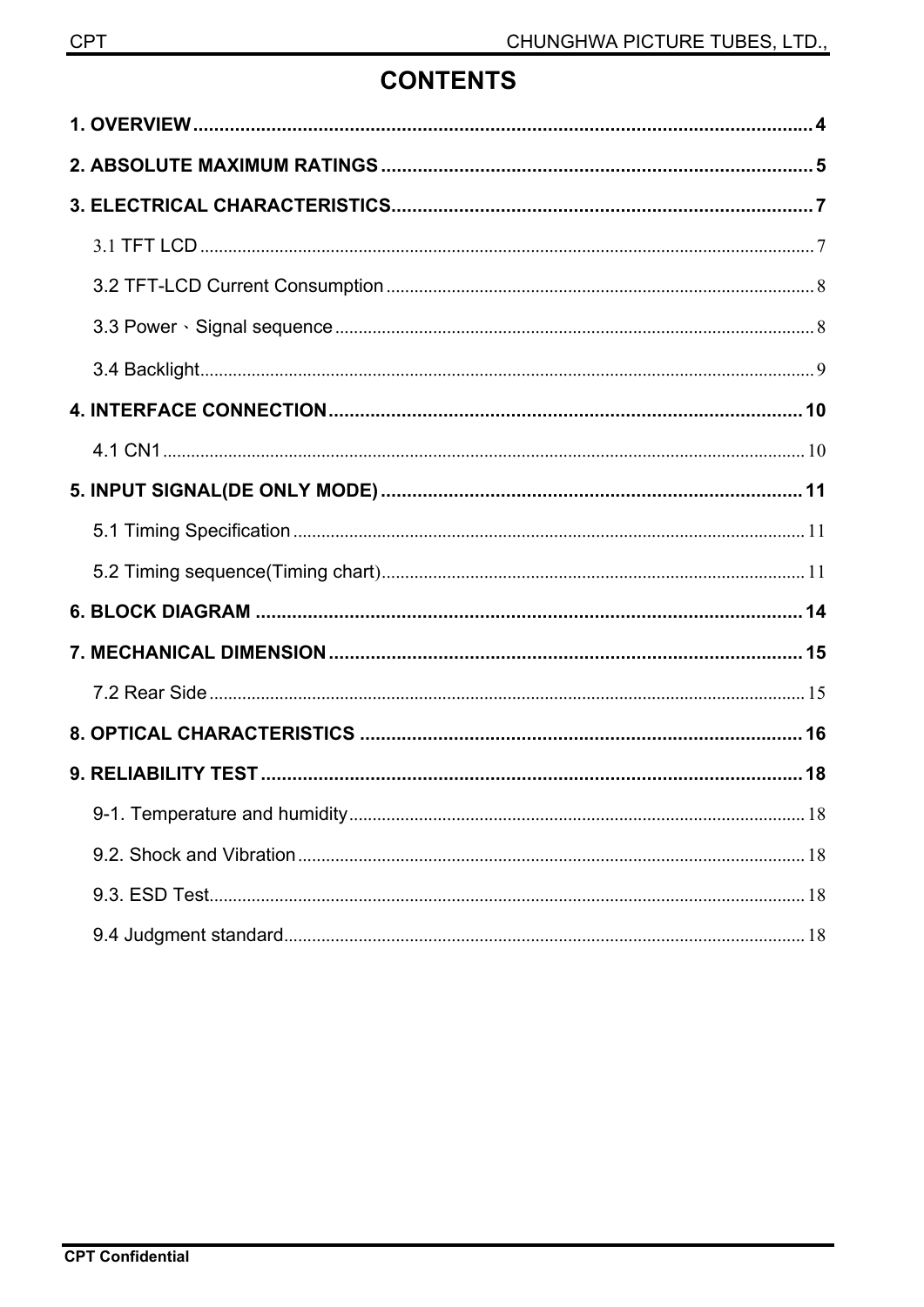# **1. OVERVIEW**

CLAA102NA01CW is 10.2" color TFT-LCD (Thin Film Transistor Liquid Crystal Display) module composed of LCD panel, driver ICs ,control circuit and backlight. By applying 1024×600 images are displayed on the 10.2" diagonal screen. Display 262K colors by 6 Bit R.G.B signal input.

General specification are summarized in the following table:

| <b>ITEM</b>                    | <b>SPECIFICATION</b>                      |  |  |  |
|--------------------------------|-------------------------------------------|--|--|--|
| Display Area (mm)              | 222.72(H) x 130.5(V) (10.2-inch diagonal) |  |  |  |
| Number of Pixels               | $1024(H) \times 3(RGB) \times 600(V)$     |  |  |  |
| Pixel Pitch (mm)               | $0.2175$ (H) $\times$ 0.2175 (V)          |  |  |  |
| <b>Color Pixel Arrangement</b> | <b>RGB</b> vertical stripe                |  |  |  |
| <b>Display Mode</b>            | Normally white, TN                        |  |  |  |
| Number of Colors               | 262,144                                   |  |  |  |
| Optimum Viewing Angle          | 6 o'clock                                 |  |  |  |
| Brightness (cd/m^2)            | 400nit(typ)                               |  |  |  |
| Response Time (ms)             | 25ms (typ)                                |  |  |  |
| <b>Viewing Angle</b>           | 120 degree (Horizontal.)                  |  |  |  |
|                                | 110 degree (Vertical)                     |  |  |  |
| <b>Power Consumption</b>       | TBD W(typ)                                |  |  |  |
| Module Size (mm)               | $235(W)$ × 145.8(H) × 5.9(D)              |  |  |  |
| Module Weight (g)              | TBD                                       |  |  |  |
| <b>Backlight Unit</b>          | <b>CCFL</b>                               |  |  |  |
| <b>Surface Treatment</b>       | Anti-Glare                                |  |  |  |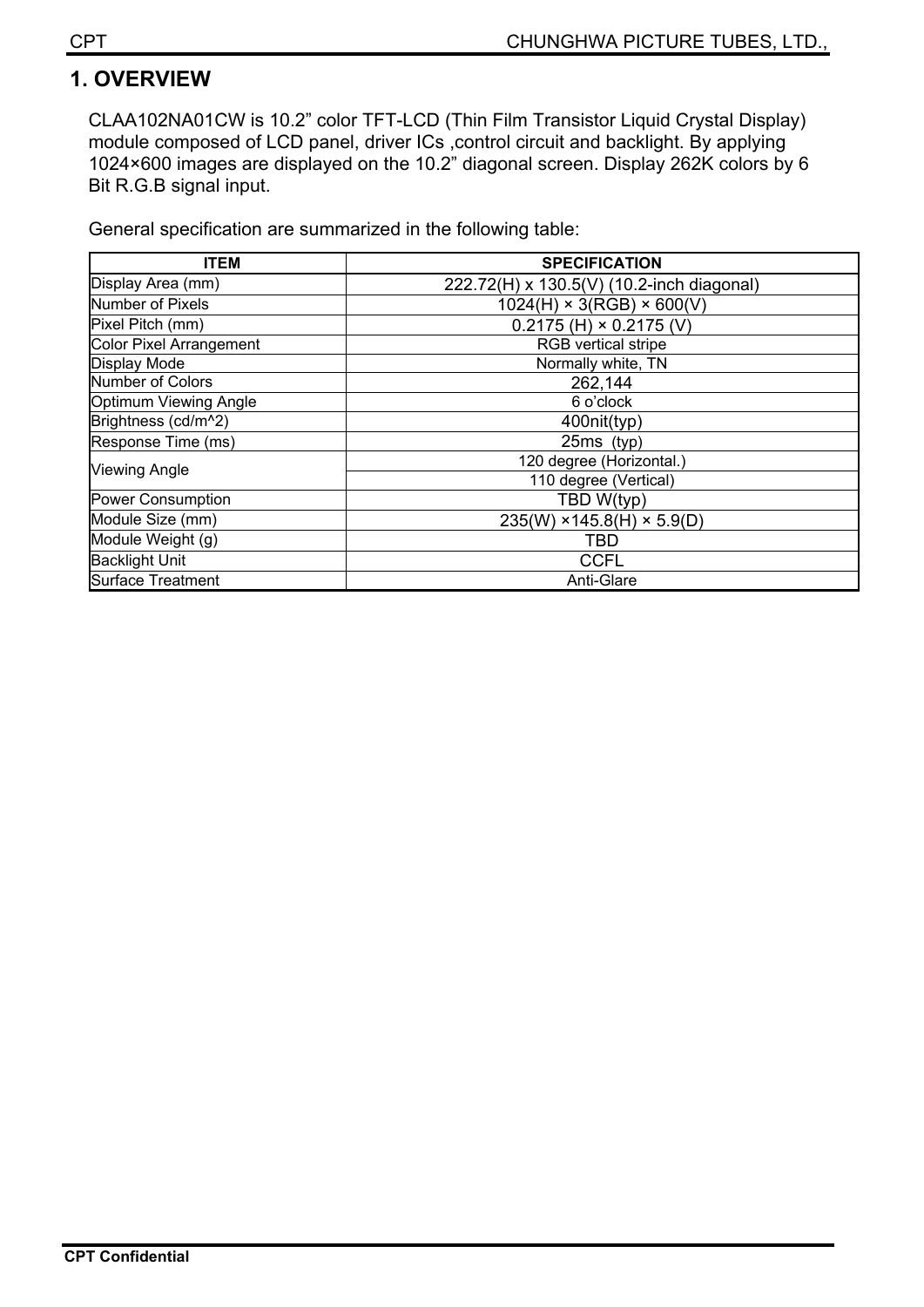# **2. ABSOLUTE MAXIMUM RATINGS**

The following are maximun values which, if exceeded, may cause faulty operation or damage to the unit.

| <b>Item</b>                  | Symbol                                                       | Min.   | Max.        | <b>Unit</b>          | <b>Note</b> |  |
|------------------------------|--------------------------------------------------------------|--------|-------------|----------------------|-------------|--|
| Power Supply Voltage         | Vcc                                                          | $-0.3$ | 4.0         |                      |             |  |
| Singal Input Voltage         | $RxIN0+ \sim RxIN2+$<br>RxIN0- ~ RxIN2-<br>$Rx$ CLK IN $+/-$ | $-0.3$ | $Vec + 0.3$ | v                    |             |  |
| Lamp Voltage                 | VL                                                           | TBD    | TBD         | Vrms                 |             |  |
| Lamp Current                 | IL                                                           | TBD    | TBD         | mArms                | [Note 4]    |  |
| Lamp Frequency               | FL.                                                          | 40     | 80          | <b>KHz</b>           | [Note 4]    |  |
| <b>Static Electricity</b>    | VESDc                                                        | $-200$ | 200         |                      | [Note2]     |  |
|                              | <b>VESD<sub>m</sub></b>                                      | $-15K$ | 15K         |                      |             |  |
| <b>ICC Rush Current</b>      | <b>IRUSH</b>                                                 |        | TBD         | A                    | [Note 3]    |  |
| <b>Operation Temperature</b> | $\mathsf{I}_{\mathsf{op}}$                                   | $-30$  | 85          | $\mathrm{C}^{\circ}$ | [Note 1]    |  |
| Storage Temperature          | ${\mathsf T}_{\text{stg}}$                                   | -40    | 95          | °C                   | [Note 1]    |  |

### [Note]

#### [Note1]

If users use the product out off the environmemt operation range (temperature and humidity), it will concern for visual quality.

### [Note2]

Test Condition: IEC 61000-4-2 , VESDc : Contact discharge to input connector VESDm: Discontact discharge to module

### μNote3ν

The input pulse-current measurement system as below  $\colon$ 

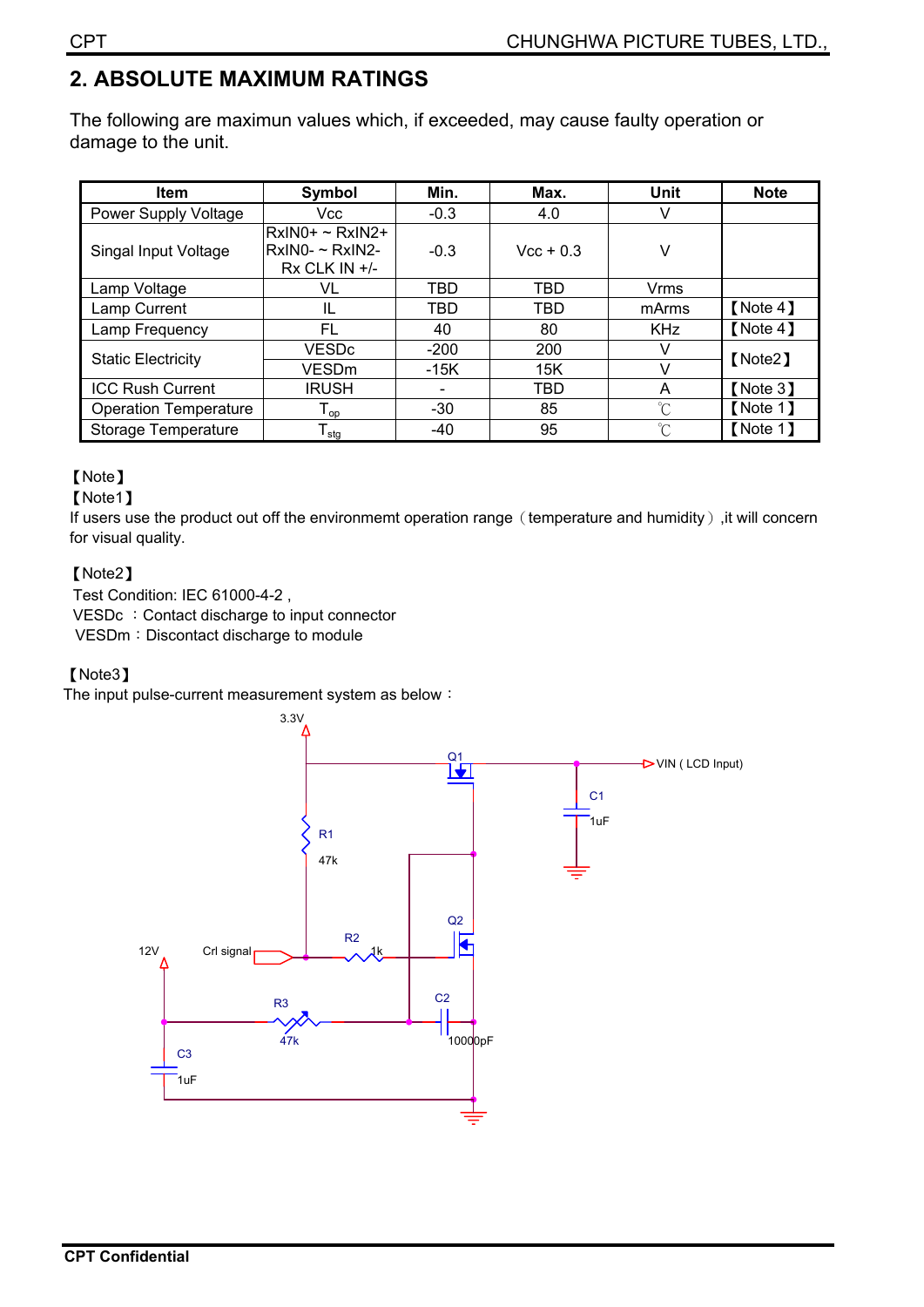Control signal: $High(+3.3V) \rightarrow Low(GND)$ 

Supply Voltage of rising time should be from R3 and C2 tune to 550 us.



[Note 4]

Table of specifications are definition of single lamp .

[Note 5]

The frequency is operated in the range, will not influence the life of lamp and display characteristic.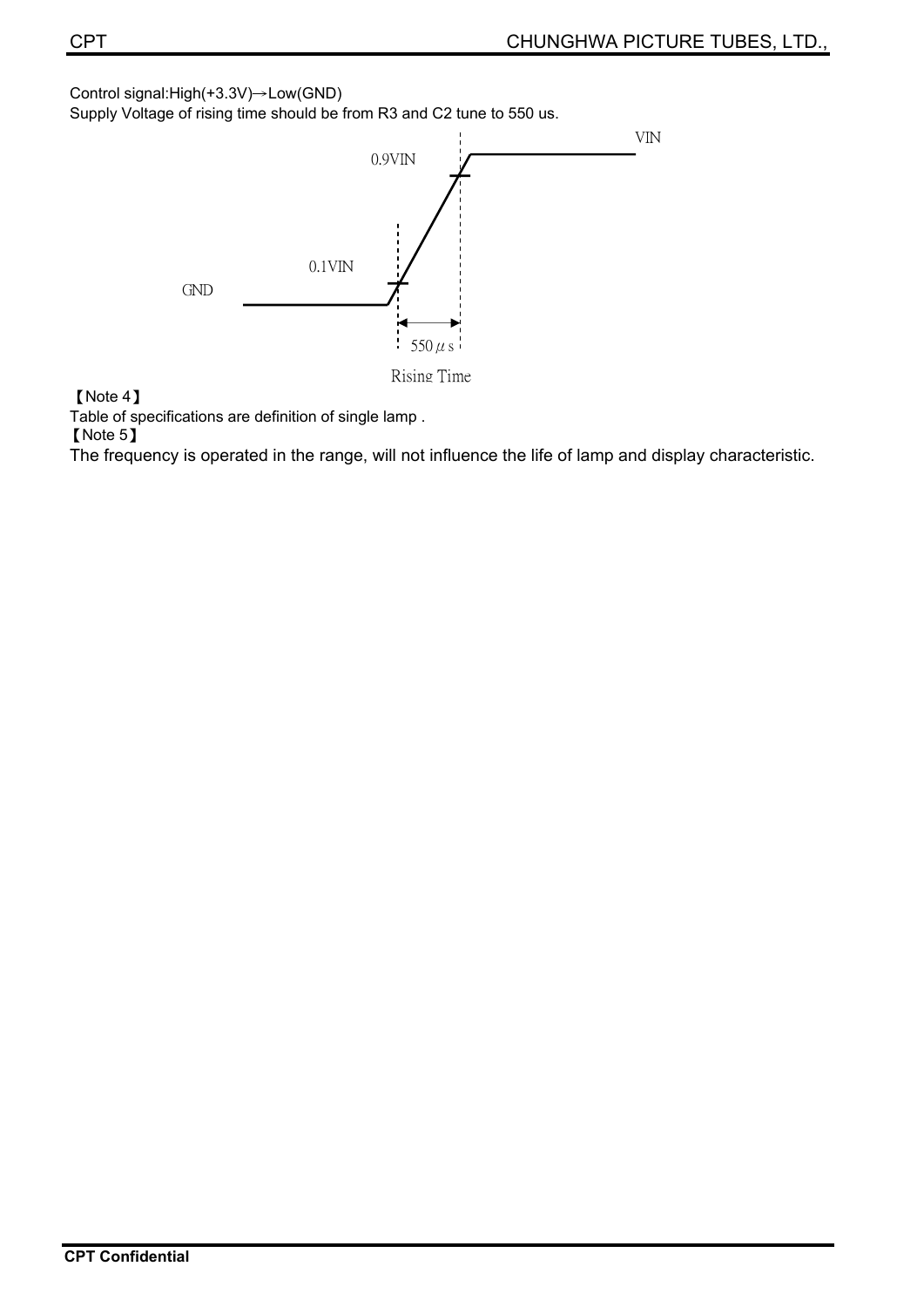### **3. ELECTRICAL CHARACTERISTICS**  3.1 TFT LCD

|                     |                              |            |            |                          |            |             | Ta=25 $°C$           |
|---------------------|------------------------------|------------|------------|--------------------------|------------|-------------|----------------------|
|                     | Symbol                       | Min.       | <b>Typ</b> | Max.                     | Unit       | <b>Note</b> |                      |
|                     | Power Supply Voltage For LCD |            |            | 3.3                      | 3.6        |             | $*1)$                |
|                     | Input Voltage                | VIN        |            | $\overline{\phantom{a}}$ | <b>VCC</b> |             | *2)                  |
|                     | Common Mode Voltage          | <b>VCM</b> | 1.08       | 1.2                      | 1.32       |             | *2)                  |
| Logic Input Voltage | Differential Input Voltage   | VID.       | 250        | 350                      | 450        | mV          | $*2)$                |
| $(LVDS:IN+,IN-)$    | Threshold Voltage(high)      | VTH        |            | $\overline{\phantom{a}}$ | 100        | mV          | $*2)$<br>$VCM=+1.2V$ |
|                     | Threshold Voltage(low)       | VTL        | $-100$     | $\overline{\phantom{a}}$ |            | mV          | $*2)$                |

Remarks:

\*1) VCC –dip codition:

- 1) When 2.7  $V \leq VCC < 3.0V \cdot td \leq 10ms$ .
- 2) VCC $>3.0V$ <sup>,</sup> VCC-dip condition should be same as VCC-turn-on condition.



\*2)LVDS signal



 $|VID| = |VTH - VTL|$ , VCM =( VTH + VTL)/2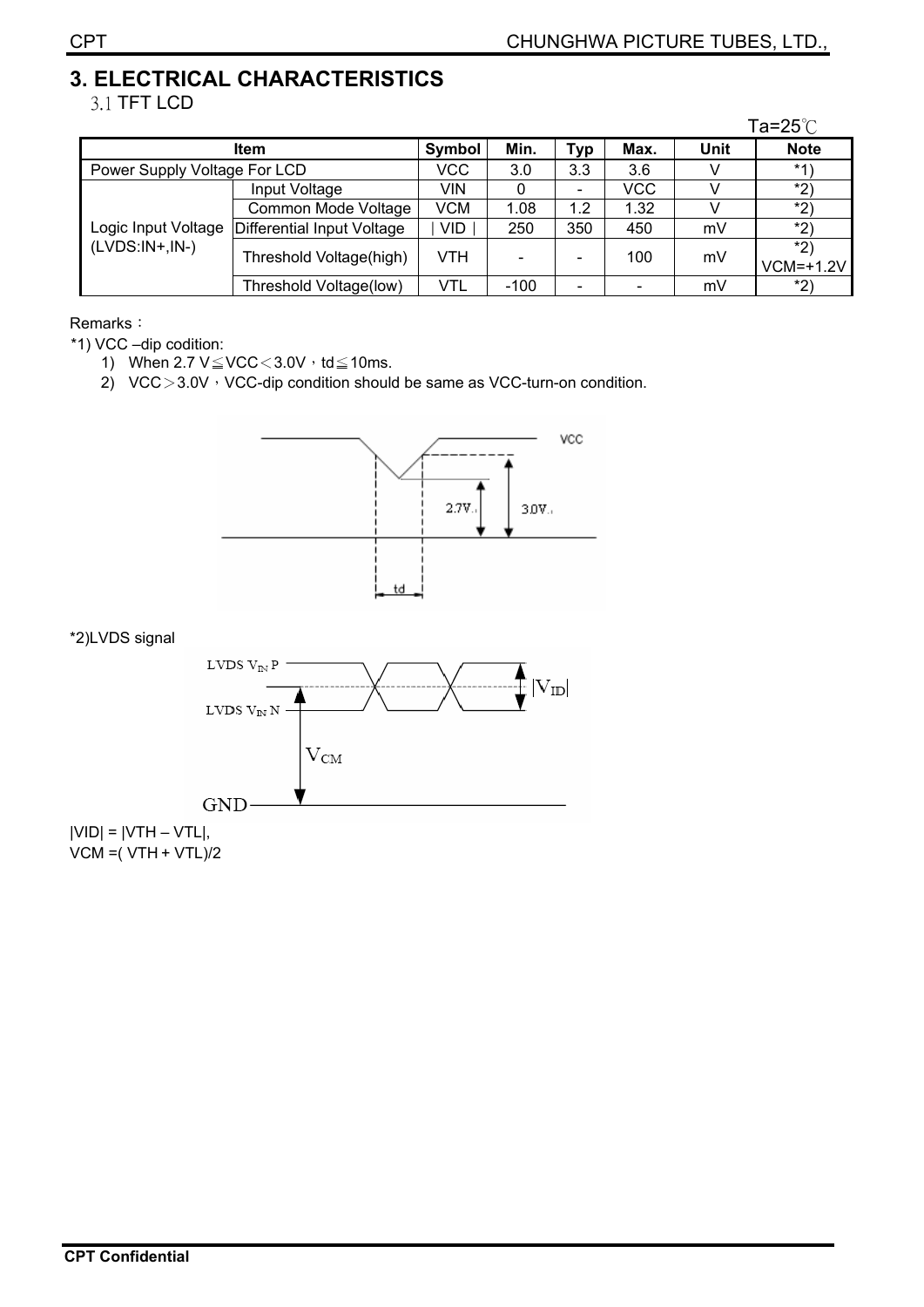### 3.2 TFT-LCD Current Consumption

| Item                       | vmbol<br>.   | Min   | <b>vpe</b> | Max | Unit | Notes |
|----------------------------|--------------|-------|------------|-----|------|-------|
| $\sim$<br>current<br>power | $\sim$<br>◡◡ | $- -$ | 150        | 200 | mA   | $*1$  |

Remarks:

\*1)Typical: Under 64 gray pattern

Maximum: Under black pattern





3.3 Power · Signal sequence

| t1 $\leq$ 10ms      | 1 sec≤t5        |
|---------------------|-----------------|
| 50ms $\leq$ t2      | $200ms \leq t6$ |
| $0<$ t $3\leq$ 50ms | 200ms≤t7        |
| $0<$ t4 $\leq$ 10ms |                 |

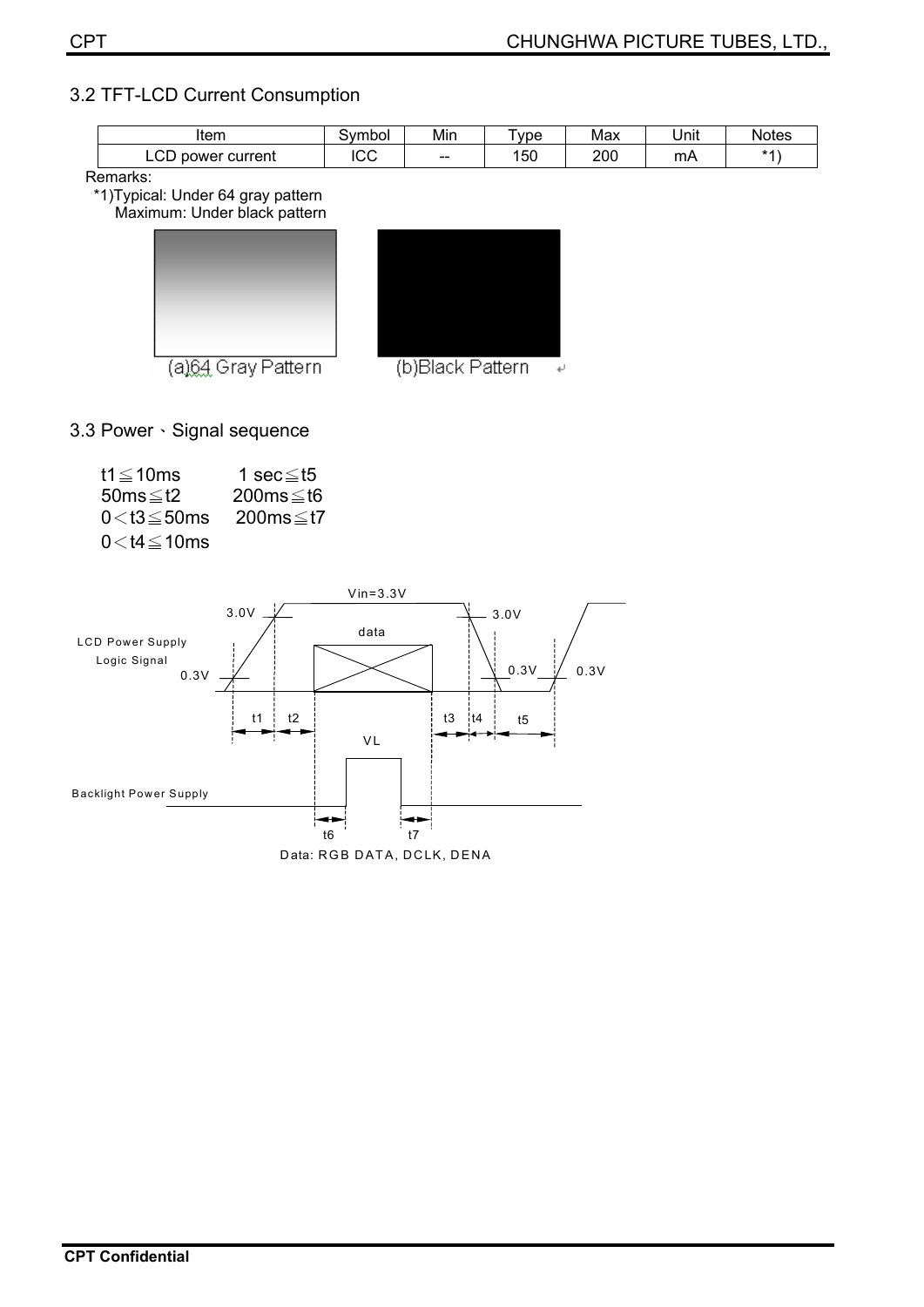### 3.4 Backlight

 $Ta = 25^\circ \textcirc$ 

|                           |               |            |            |            |             | 1 U L V \                |
|---------------------------|---------------|------------|------------|------------|-------------|--------------------------|
| <b>ITEM</b>               | <b>SYMBOL</b> | <b>MIN</b> | <b>TYP</b> | <b>MAX</b> | <b>UNIT</b> | <b>NOTE</b>              |
| Lamp current              |               | 5.8        | 6.0        | 6.2        | mArms       |                          |
| Lamp voltage              | VL            | 765        | 850        | 935        | Vrms        | *1); $IL=8.0mA$          |
| <b>Inverter Frequency</b> | FI            |            | 57         |            | kHz         | $*1$ .*2)                |
| Start Lamp Voltage        | VS            |            | 1050       | 1450       | Vrms        | Ta=25 $°C$ *1).3)        |
|                           |               |            |            | 2200       | Vrms        | Ta=0 $^{\circ}$ C *1).3) |
| Lamp life time            | ıτ            | 30,000     | 40,000     |            | hr          | *1).4), IL@6.0mA         |
|                           |               |            |            |            |             | *1).5), IL@6.0mA         |
| Turn on and off life      |               | 100,000    |            |            | times       | Continuous Openation     |
|                           |               |            |            |            |             | Time Cycle 20 S.         |

If the driving waveform of lamp is asymmetric, the distribution of mercury inside the lamp tube will become unequally or will deplete the Ar gas in it. Then it may cause the abnormal phenomenon of lighting-up. Therefore, designers have to try their best to for fill the conditions under the inverter designing-stage as below:

- The degrees of unbalance:  $<$  10 %
- The ratio of wave height  $\frac{1}{2}$   $\frac{1}{2}$  ±10 %



A: The degrees of unbalance =  $\vert$  Ip – I-p  $\vert$  / Irms ×100 (%)

 $B:$  The ratio of wave height = Ip (or I-p) / Irms

#### [Note]

- \*1) Table of specifications are definition of single lamp.
- \*2) 1.Frequency in this range , the characterisitics of electric and optics can maintain in ±10% except hues. 2.Lamp frequency of inverter may produce interference with horizontal synchronous frequency (or vertical synchronous frequency),and this may cause ripple noise on the display. Therefore, please adjust inverter frequency, and keep inverter as far from module as possible or use electronic shielding between inverter and module to avoid the interference.

\*3)1.Starting Lamp Voltage: Vs = initial value Vs 2.Definition of starting lamp voltage means max. voltage of starting lamp. We suggest the inverter starting voltage greater then max. voltage of starting lamp to certify starting lamp stability.

\*4) Definition of the lamp life time: Luminance(L) under 50% of specification starting lamp voltage.

\*5) Test condition of Turn on and off life : Turn on and off lamp at IL=8.0mA and (Ta=25  $\pm$ 5°C). The frequency is 10 sec.(on )on/ 10 sec. (off ) and go on 100,000 times repeatedly.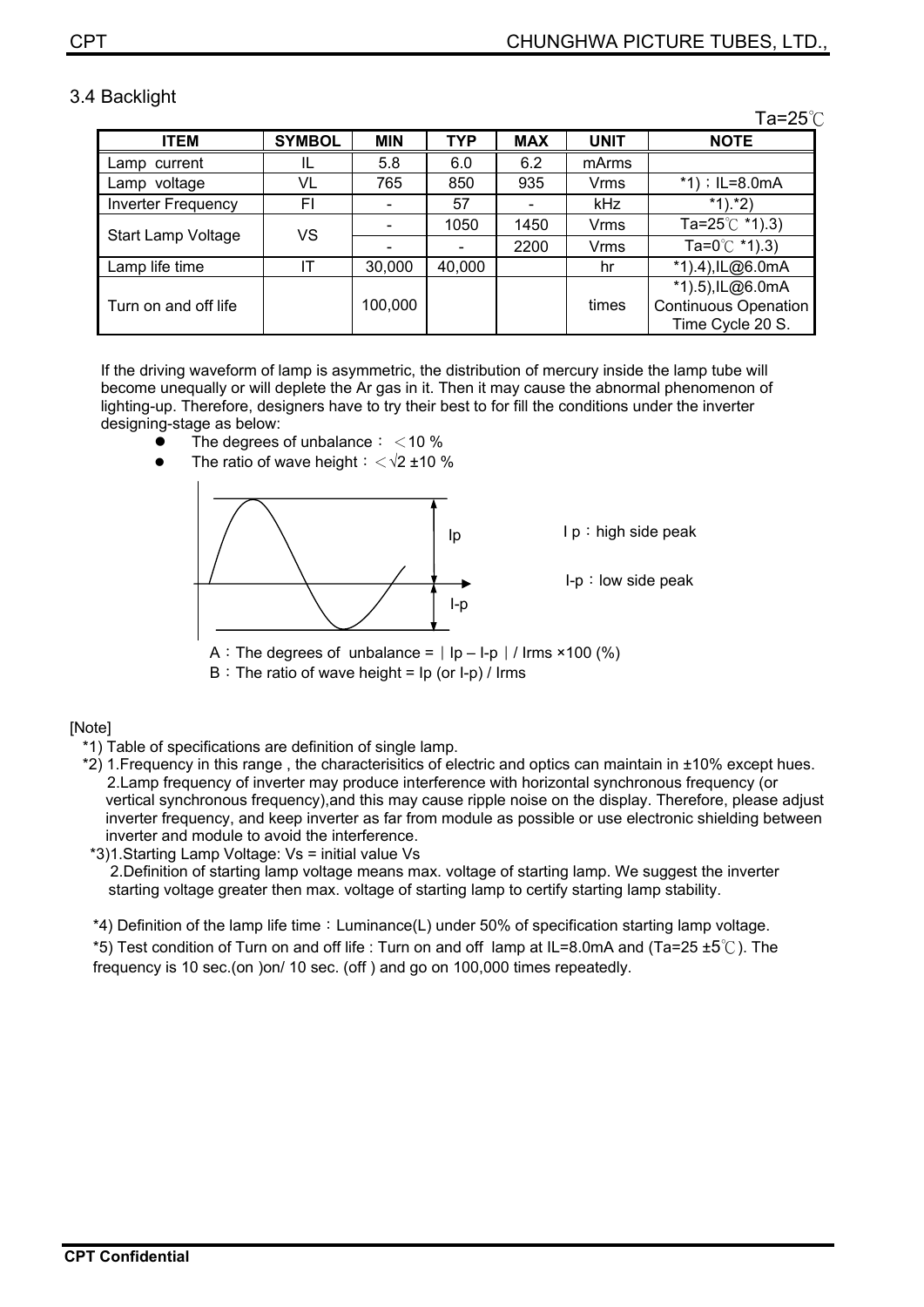# **4. INTERFACE CONNECTION**

4.1 CN1

Connector type: 093F30-B0B01A

| Pin No.         | <b>SYMBOL</b>          | <b>FUNCTION</b>                                      |
|-----------------|------------------------|------------------------------------------------------|
|                 | <b>GND</b>             | Ground                                               |
| $\overline{2}$  | <b>VDD</b>             | +3.3V Power                                          |
| $\overline{3}$  | <b>VDD</b>             | +3.3V Power                                          |
| $\overline{4}$  | NC / V EDID            | NC for Photo Frame / 3.3V Power for NB               |
| $\overline{5}$  | NC / BIST              | NC for Photo Frame / BIST test for NB                |
| $\overline{6}$  | NC / CLK EDID          | <b>NC for Photo Frame / EDID Clock for NB</b>        |
| $\overline{7}$  |                        | NC / DATA EDID NC for Photo Frame / EDID Data for NB |
| $\overline{8}$  | RXIN0-                 | LVDS Signal(-)-channel 0                             |
| 9               | RXIN0+                 | LVDS Signal(+)-channel 0                             |
| 10              | <b>GND</b>             | Ground                                               |
| 11              | RXIN1-                 | LVDS Signal(-)-channel 1                             |
| 12              | RXIN1+                 | LVDS Signal(+)-<br>channel 1                         |
| 13              | <b>GND</b>             | Ground                                               |
| 14              | RXIN2-                 | LVDS Signal(-)-channel 2                             |
| 15              | RXIN2+                 | LVDS Signal(+)-channel 2                             |
| 16              | <b>GND</b>             | Ground                                               |
| $\overline{17}$ | RXCLKIN-               | LVDS Clock Signal(-)                                 |
| 18              | RXCLKIN+               | LVDS Clock Signal(+)                                 |
| 19              | <b>GND</b>             | Ground                                               |
| 20              | NC / RXIN3-            | NC for 6-bits / LVDS Signal(-)-channel 3             |
| $\overline{21}$ | NC / RXIN3+            | NC for 6-bits / LVDS Signal(+)-channel 3             |
| $\overline{22}$ | LR                     | Shift direction control (Source IC)                  |
| 23              | <b>UD</b>              | Shift direction control (Gate IC)                    |
| $\overline{24}$ | <b>NC</b>              | No Connection                                        |
| 25              | <b>NC</b>              | No Connection                                        |
| $\overline{26}$ | $\overline{\text{NC}}$ | No Connection                                        |
| $\overline{27}$ | <b>NC</b>              | No Connection                                        |
| $\overline{27}$ | $\overline{\text{NC}}$ | No Connection                                        |
| 29              | <b>NC</b>              | No Connection                                        |
| $\overline{30}$ | <b>NC</b>              | No Connection                                        |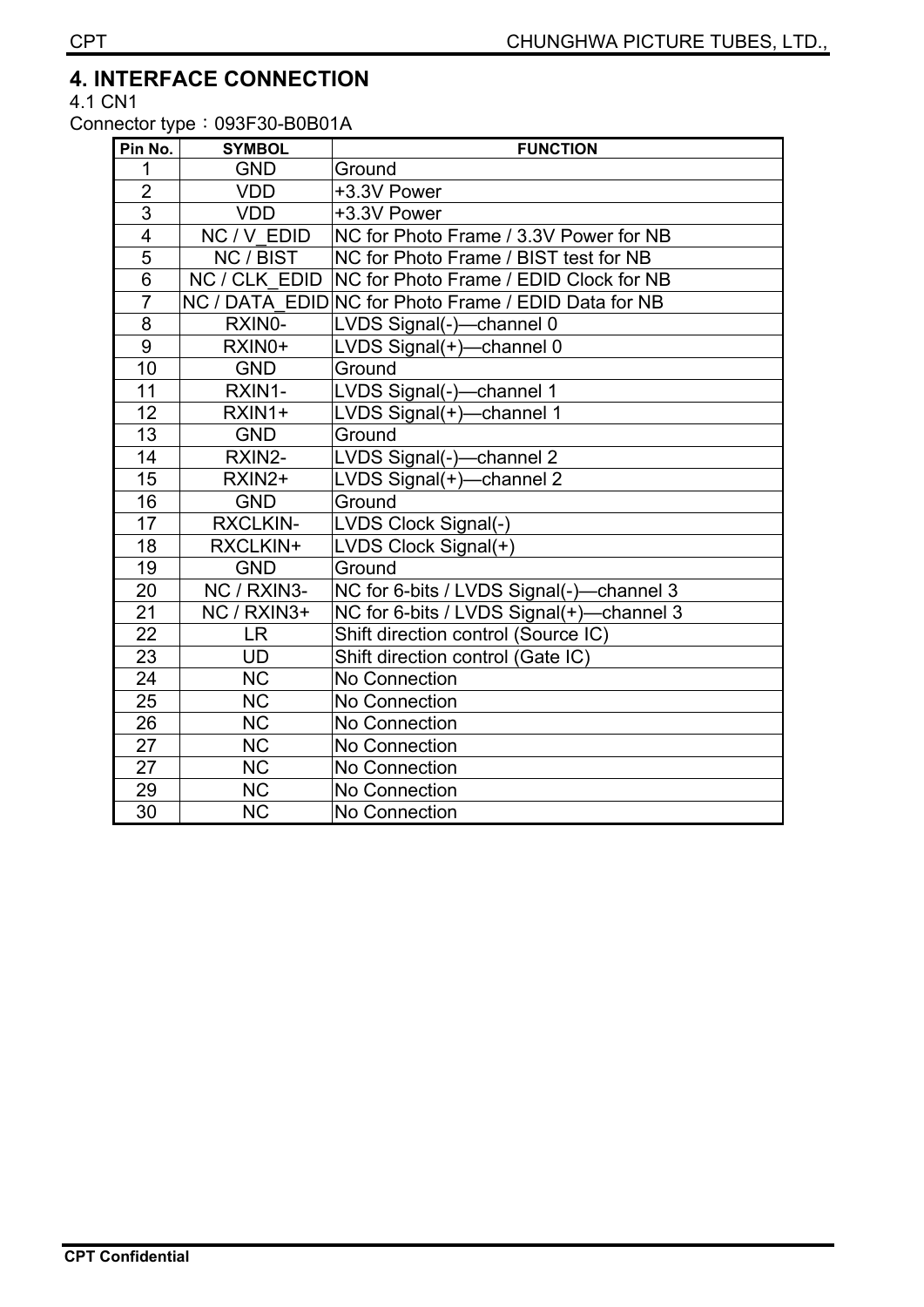# **5. INPUT SIGNAL(DE ONLY MODE)**

### 5.1 Timing Specification

|                         | Item        |                      |                                     | Symbol     | Min   | Typ   | Max   | Unit       |
|-------------------------|-------------|----------------------|-------------------------------------|------------|-------|-------|-------|------------|
| LVDS input              |             | <b>CLK Frequency</b> |                                     |            | 39.05 | 45    | 51.42 | <b>MHz</b> |
| signal sequence         |             | <b>CLK Period</b>    |                                     | tCLKin     | 25.61 | 22.22 | 19.45 | ns         |
| LCD input signal        | <b>DENA</b> |                      | Horizontal<br><b>Total Time</b>     | $t_H$      | 1160  | 1200  | 1240  | tCLK       |
|                         |             | Horizontal           | Horizontal<br><b>Effective Time</b> | $t_{HA}$   | 1024  | 1024  | 1024  | tCLK       |
|                         |             |                      | Horizontal<br><b>Blank Time</b>     | $t_{HB}$   | 136   | 176   | 216   | tCLK       |
| sequence<br>(Input LVDS |             | Vertical             | Frame                               | fV         | 55    | 60    | 65    | Hz         |
| Transmitter)            |             |                      | Vertical<br><b>Total Time</b>       | $t_{\vee}$ | 612   | 625   | 638   | $t_{H}$    |
|                         |             |                      | Vertical<br>EffectiveTime           | $t_{VA}$   | 600   | 600   | 600   | $t_H$      |
|                         |             |                      | Vertical<br><b>Blank Time</b>       | $t_{VB}$   | 12    | 25    | 38    | $t_H$      |

- 5.2 Timing sequence(Timing chart)
- 5.2.1 Horizontal Timing Sequence

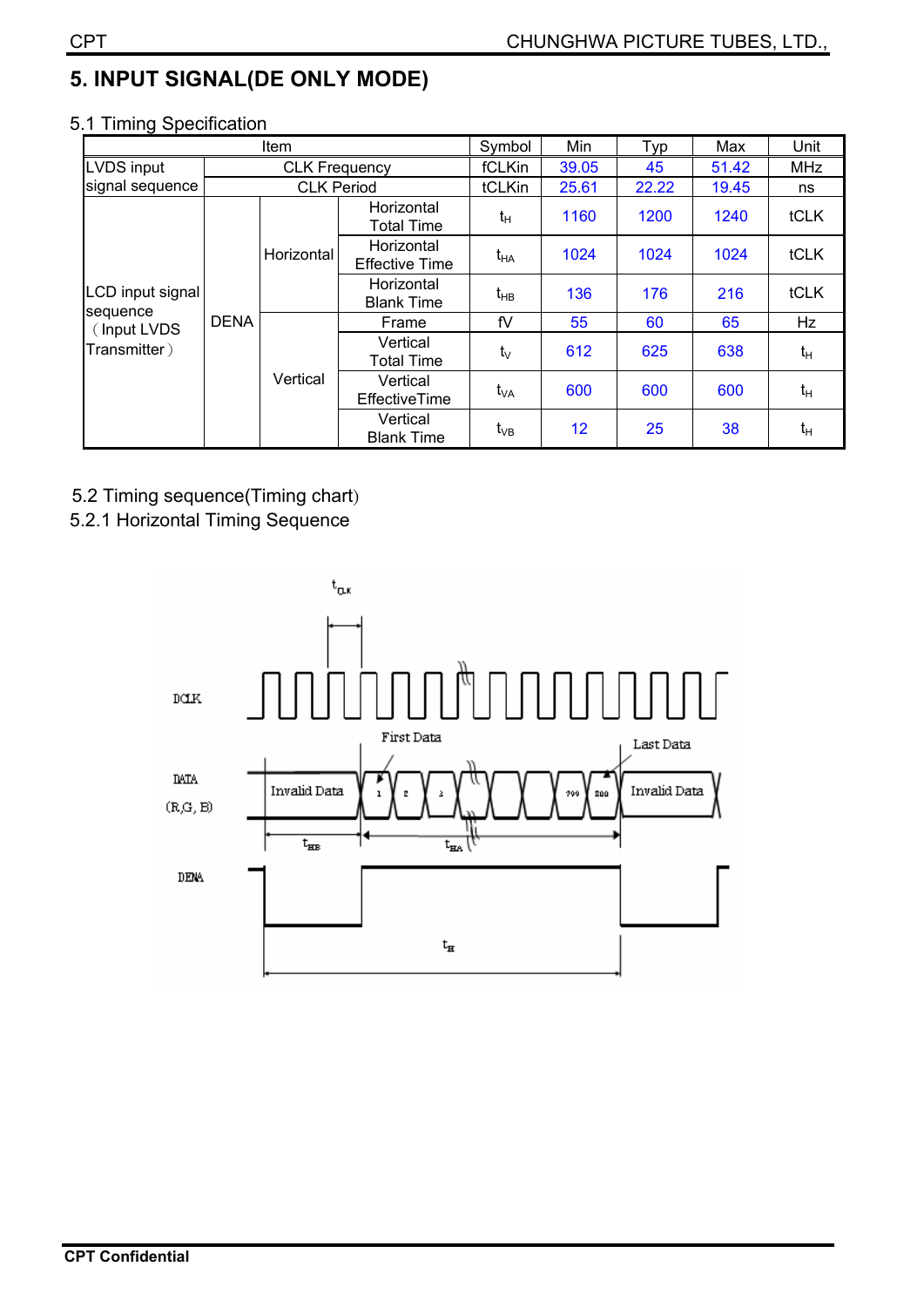### 5.2.2 Vertical Timing Sequence



### 5.2.3 LVDS Input Data mapping

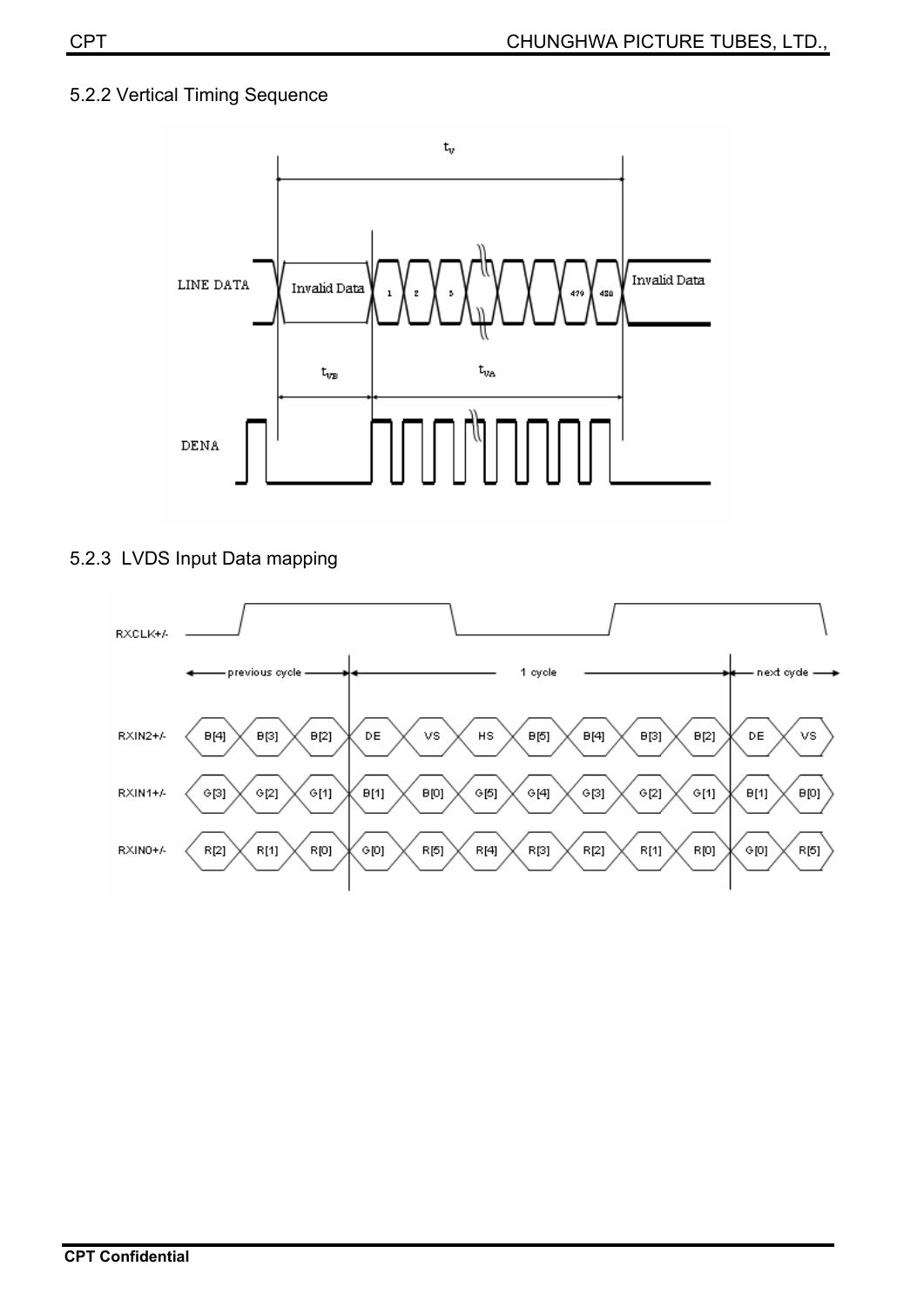### 5.2.4 Color data assignment

| <b>COLOR</b> | <b>INPUT</b>   | R DATA         |                |                |                | <b>G DATA</b>  |                |                |             |                | <b>B DATA</b>  |                |                |                |                  |                  |             |             |                |
|--------------|----------------|----------------|----------------|----------------|----------------|----------------|----------------|----------------|-------------|----------------|----------------|----------------|----------------|----------------|------------------|------------------|-------------|-------------|----------------|
|              | <b>DATA</b>    | R <sub>5</sub> | R <sub>4</sub> | R <sub>3</sub> | R <sub>2</sub> | R <sub>1</sub> | R <sub>0</sub> | G <sub>5</sub> | G4          | G <sub>3</sub> | G <sub>2</sub> | G <sub>1</sub> | G <sub>0</sub> | B <sub>5</sub> | <b>B4</b>        | B <sub>3</sub>   | <b>B2</b>   | <b>B1</b>   | B <sub>0</sub> |
|              |                | <b>MSB</b>     |                |                |                |                | <b>LSB</b>     | <b>MSB</b>     |             |                |                |                | <b>LSB</b>     | <b>MSB</b>     |                  |                  |             |             | <b>LSB</b>     |
|              | <b>BLACK</b>   | 0              | $\mathbf 0$    | 0              | $\pmb{0}$      | $\mathbf 0$    | 0              | 0              | $\mathbf 0$ | $\mathbf 0$    | $\mathbf 0$    | 0              | 0              | $\mathbf 0$    | $\boldsymbol{0}$ | 0                | $\mathbf 0$ | $\mathbf 0$ | 0              |
|              | RED(63)        | 1              | 1              | 1              | 1              | 1              | 1              | 0              | 0           | 0              | 0              | 0              | 0              | 0              | 0                | 0                | 0           | 0           | 0              |
| <b>BASIC</b> | GREEN(63)      | 0              | $\mathbf 0$    | $\mathbf 0$    | 0              | 0              | $\mathbf 0$    | 1              | 1           | 1              | 1              | 1              | 1              | 0              | $\mathbf 0$      | $\mathbf 0$      | $\mathbf 0$ | 0           | $\mathbf 0$    |
|              | COLOR BLUE(63) | 0              | $\mathbf 0$    | 0              | $\mathbf 0$    | 0              | $\mathbf 0$    | 0              | 0           | 0              | $\mathbf 0$    | 0              | 0              | 1              | $\mathbf{1}$     | 1                | 1           | $\mathbf 1$ | 1              |
|              | <b>CYAN</b>    | 0              | 0              | 0              | $\pmb{0}$      | 0              | 0              | 1              | 1           | 1              | 1              | 1              | 1              | 1              | 1                | 1                | 1           | 1           | 1              |
|              | MAGENTA        | 1              | 1              | 1              | 1              | 1              | 1              | $\mathbf 0$    | 0           | 0              | 0              | 0              | 0              | 1              | 1                | 1                | 1           | 1           | 1              |
|              | <b>YELLOW</b>  | 1              | 1              | 1              | $\mathbf{1}$   | 1              | 1              | 1              | 1           | 1              | 1              | 1              | 1              | 0              | 0                | 0                | 0           | 0           | $\mathbf 0$    |
|              | <b>WHITE</b>   | 1              | 1              | 1              | 1              | 1              | 1              | 1              | 1           | 1              | 1              | 1              | 1              | 1              | 1                | 1                | 1           | 1           | 1              |
|              | RED(0)         | 0              | 0              | 0              | 0              | 0              | 0              | 0              | 0           | 0              | 0              | 0              | 0              | 0              | 0                | 0                | 0           | 0           | 0              |
|              | RED(1)         | 0              | 0              | 0              | 0              | 0              | 1              | 0              | 0           | 0              | 0              | 0              | 0              | 0              | 0                | 0                | 0           | 0           | $\mathbf 0$    |
|              | RED(2)         | 0              | $\mathbf 0$    | 0              | 0              | 1              | $\pmb{0}$      | 0              | 0           | 0              | 0              | 0              | 0              | 0              | $\mathbf 0$      | $\boldsymbol{0}$ | 0           | 0           | $\pmb{0}$      |
| <b>RED</b>   |                |                |                |                |                |                |                |                |             |                |                |                |                |                |                  |                  |             |             |                |
|              |                |                |                |                |                |                |                |                |             |                |                |                |                |                |                  |                  |             |             |                |
|              | RED(62)        | 1              | 1              | 1              | $\mathbf{1}$   | 1              | $\mathbf 0$    | $\mathbf 0$    | $\mathbf 0$ | $\mathbf 0$    | $\mathbf 0$    | $\mathbf 0$    | 0              | $\overline{0}$ | $\pmb{0}$        | $\pmb{0}$        | $\mathbf 0$ | 0           | 0              |
|              | RED(63)        | 1              | $\mathbf{1}$   | 1              | $\mathbf{1}$   | $\mathbf{1}$   | 1              | 0              | $\mathbf 0$ | $\mathbf 0$    | $\mathbf 0$    | $\mathbf 0$    | 0              | 0              | $\pmb{0}$        | 0                | 0           | 0           | $\pmb{0}$      |
|              | GREEN(0)       | 0              | 0              | 0              | 0              | 0              | 0              | 0              | 0           | 0              | 0              | 0              | 0              | 0              | 0                | 0                | 0           | 0           | 0              |
|              | GREEN(1)       | 0              | 0              | 0              | 0              | 0              | 0              | 0              | 0           | 0              | 0              | 0              | 1              | 0              | 0                | 0                | 0           | 0           | 0              |
|              | GREEN(2)       | 0              | $\mathbf 0$    | $\mathbf 0$    | 0              | 0              | $\mathbf 0$    | $\overline{0}$ | 0           | $\mathbf 0$    | $\mathbf 0$    | 1              | 0              | 0              | $\mathbf 0$      | 0                | $\mathbf 0$ | 0           | $\mathbf 0$    |
| <b>GREEN</b> |                |                |                |                |                |                |                |                |             |                |                |                |                |                |                  |                  |             |             |                |
|              |                |                |                |                |                |                |                |                |             |                |                |                |                |                |                  |                  |             |             |                |
|              | GREEN(62)      | 0              | $\mathbf 0$    | $\mathbf 0$    | $\mathbf 0$    | 0              | $\mathbf 0$    | 1              | 1           | 1              | 1              | 1              | $\overline{0}$ | $\overline{0}$ | $\mathbf 0$      | $\pmb{0}$        | $\mathbf 0$ | 0           | 0              |
|              | GREEN(63)      | 0              | $\mathbf 0$    | 0              | 0              | 0              | $\mathbf 0$    | 1              | 1           | 1              | 1              | 1              | $\mathbf{1}$   | 0              | $\mathbf 0$      | $\mathbf 0$      | 0           | 0           | $\mathbf 0$    |
|              | BLUE(0)        | 0              | 0              | 0              | 0              | 0              | 0              | 0              | 0           | 0              | 0              | 0              | 0              | 0              | 0                | 0                | 0           | 0           | 0              |
|              | BLUE(1)        | 0              | 0              | 0              | 0              | 0              | 0              | 0              | 0           | 0              | 0              | 0              | 0              | 0              | 0                | 0                | 0           | 0           | 1              |
|              | BLUE(2)        | $\pmb{0}$      | $\mathbf 0$    | $\pmb{0}$      | $\mathbf 0$    | $\pmb{0}$      | $\pmb{0}$      | $\pmb{0}$      | $\pmb{0}$   | $\pmb{0}$      | $\pmb{0}$      | $\pmb{0}$      | $\pmb{0}$      | 0              | $\pmb{0}$        | $\pmb{0}$        | $\pmb{0}$   | 1           | 0              |
| <b>BLUE</b>  |                |                |                |                |                |                |                |                |             |                |                |                |                |                |                  |                  |             |             |                |
|              |                |                |                |                |                |                |                |                |             |                |                |                |                |                |                  |                  |             |             |                |
|              | BLUE(62)       | $\pmb{0}$      | $\pmb{0}$      | $\pmb{0}$      | $\pmb{0}$      | $\pmb{0}$      | $\pmb{0}$      | $\pmb{0}$      | $\pmb{0}$   | $\pmb{0}$      | $\pmb{0}$      | $\pmb{0}$      | $\pmb{0}$      | 1              | 1                | $\mathbf 1$      | 1           | $\mathbf 1$ | $\pmb{0}$      |
|              | BLUE(63)       | $\pmb{0}$      | $\pmb{0}$<br>I | $\pmb{0}$      | $\pmb{0}$      | $\pmb{0}$      | $\pmb{0}$      | $\pmb{0}$      | $\pmb{0}$   | $\pmb{0}$<br>I | $\pmb{0}$      | $\pmb{0}$      | $\pmb{0}$      | 1              | $\mathbf 1$      | 1                | 1           | 1           | 1              |

Remarks:

(1)Definition of Gray Scale

color(n): n is series of Gray Scale. The more n value is the bright Gray Scale.

(2)Data:1-High,0-Low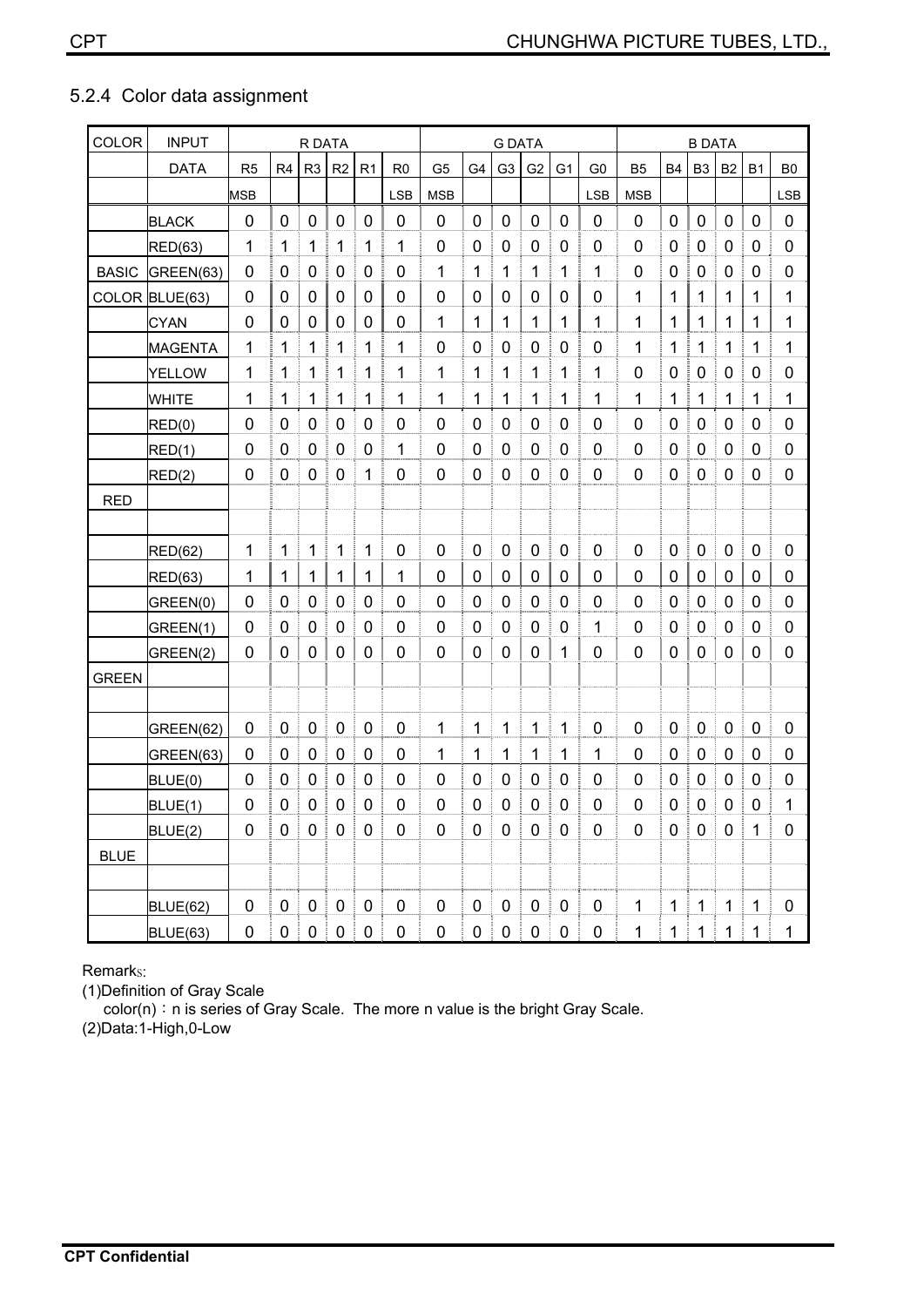## **6. BLOCK DIAGRAM**

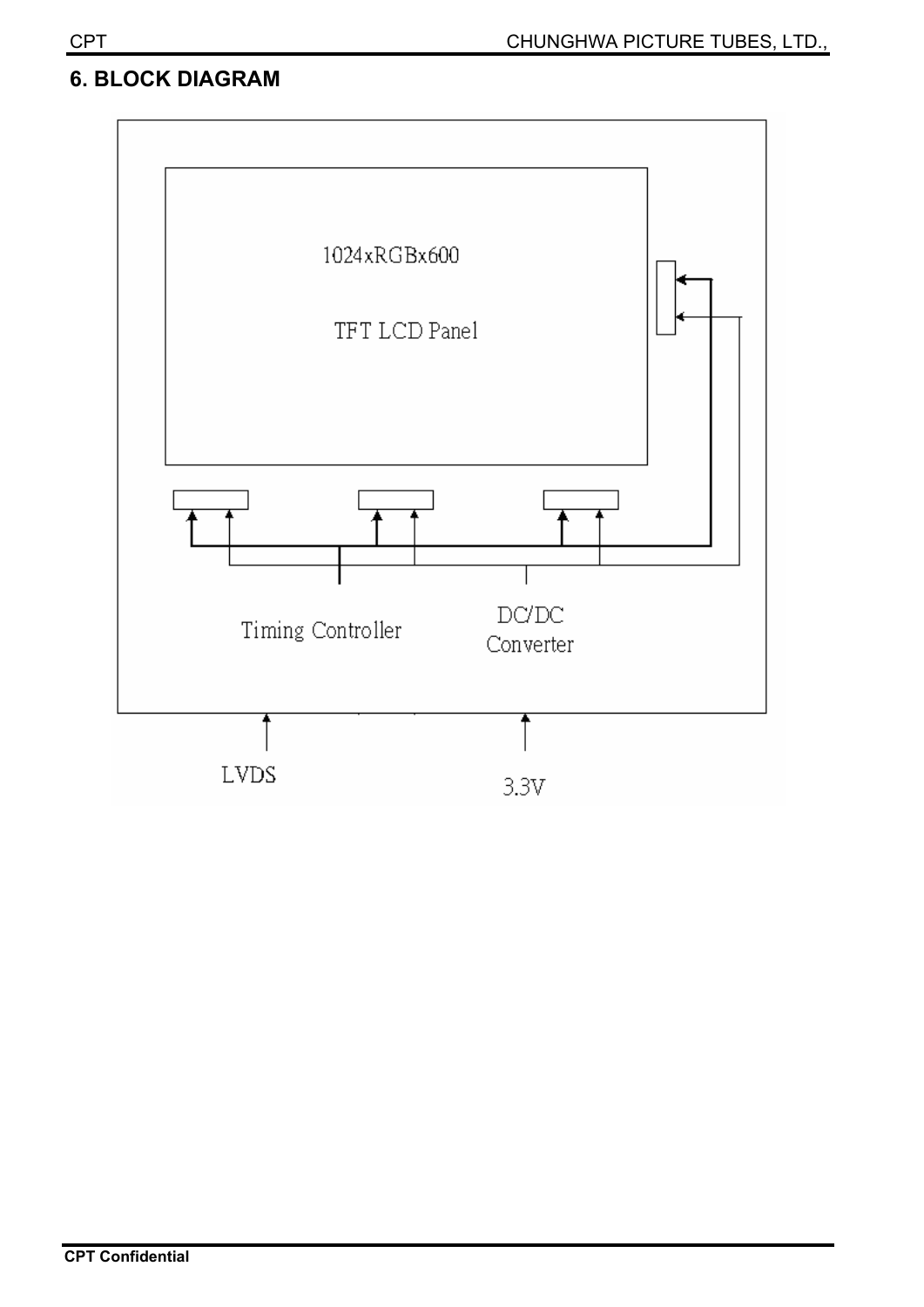# **7. MECHANICAL DIMENSION**

### 7.1 Front Side [Unit: mm]





 $[Unit : mm]$ 

로과



Remark: Un-indication tolerance is ±0.3mm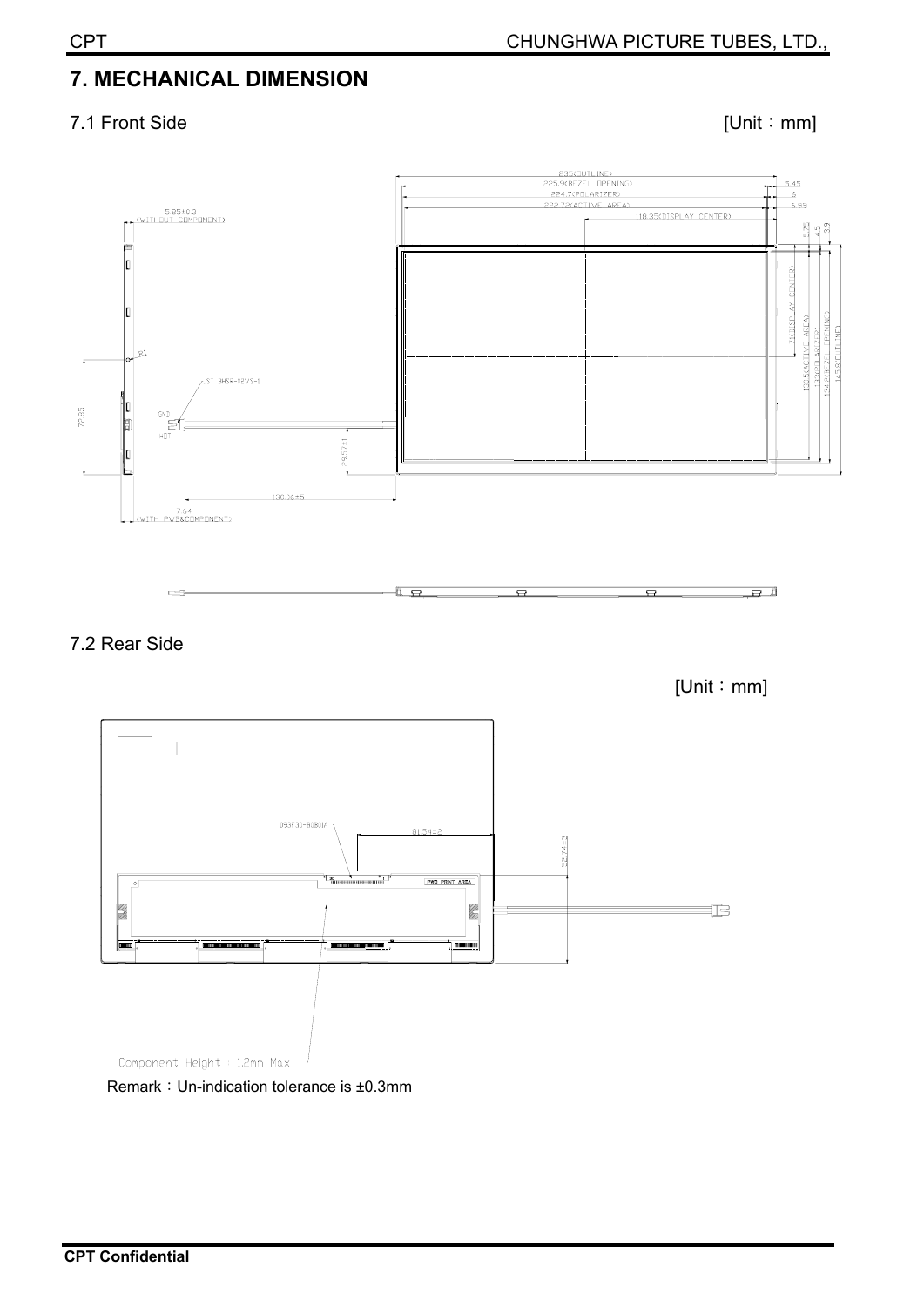# **8. OPTICAL CHARACTERISTICS**

Ta = 25°C, VCC=3.3V

|                                         |             |                     |                  |                |                | . .            | $20, v \cup v \cup v$ |             |
|-----------------------------------------|-------------|---------------------|------------------|----------------|----------------|----------------|-----------------------|-------------|
|                                         | <b>ITEM</b> | <b>SYMBOL</b>       | <b>CONDITION</b> | MIN.           | TYP.           | MAX.           | <b>UNIT</b>           | Remarks     |
| <b>Constrast Ratio</b>                  |             | CR                  | Point-5          | $-$            | 400            |                |                       | $*1)*2)*3)$ |
| Luminance*)                             |             | Lw                  | Point-5          | 350            | 400            |                | $\text{cd/m}^2$       | *1)*3)      |
| <b>Luminance Uniformity</b>             |             | $\Delta \mathsf{L}$ |                  | 70             | 80             |                | $\%$                  | $*1)*3)$    |
| <b>Response Time</b><br>(White - Black) |             | $Tr + Tf$           | Point-5          |                |                | 25             | ms                    | $*1)*3*5)$  |
| Viewing                                 | Horizontal  |                     | $CR \ge 10$      | 130            | 140            |                | $\circ$               | *1)*2)*4)   |
| Angle                                   | Vertical    |                     | Point-5          | 110            | 120            |                | $\circ$               | *1)*2)*4)   |
| Color<br>Coordinate                     | White       | Wx<br>Wy            |                  | 0.273<br>0.289 | 0.313<br>0.329 | 0.353<br>0.369 |                       | $*1)*3)$    |
|                                         | Red         | <b>Rx</b><br>Ry     |                  | <b>TBD</b>     | <b>TBD</b>     | <b>TBD</b>     |                       |             |
|                                         | Green       | Gx<br>Gy            | Point-5          | <b>TBD</b>     | <b>TBD</b>     | <b>TBD</b>     |                       |             |
|                                         | <b>Blue</b> | Bx<br>By            |                  | <b>TBD</b>     | <b>TBD</b>     | <b>TBD</b>     |                       |             |

Remark<sub>S</sub>:

\*1)Measure condition: 25 °C ±2 °C  $\cdot$  60±10%RH $\cdot$  under10 Lux in the dark room.BM-5A (TOPCON) $\cdot$  viewing angle2°, VCC=3.3V.



\*2) Definition of contrast ratio:

Contrast Ratio (CR)= (White) Luminance of ON ÷ (Black) Luminance of OFF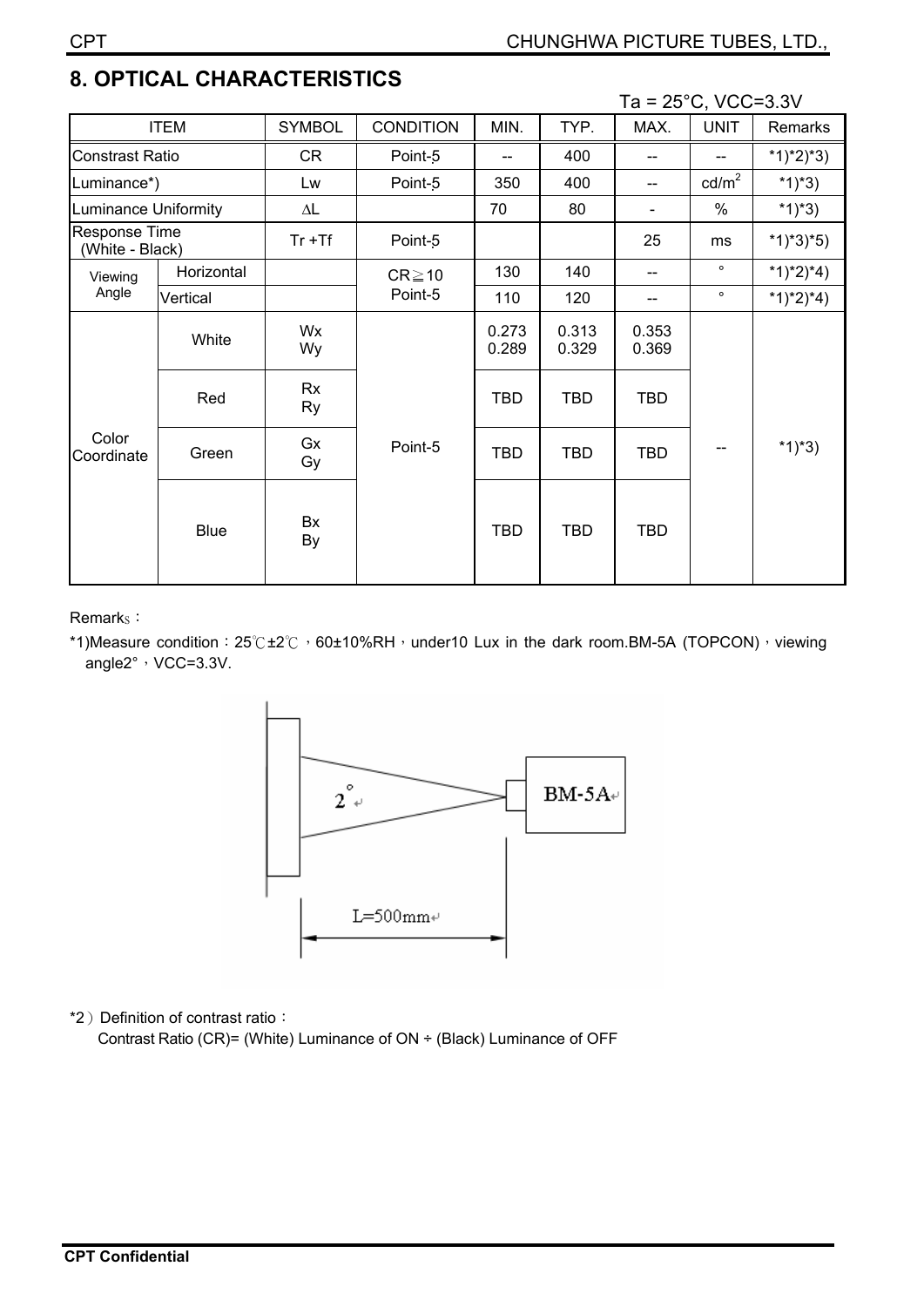3) Definition of luminance : Measure white luminance on the point 5 as figure 8-1 Definition of Luminance Uniformity: Measure white luminance on the point1~9 as figure9-1  $\triangle L = [L(MIN)/L(MAX)] \times 100$ 



Fig8-1 Measuring point

\*4) Definition of Viewing Angle( $\theta, \psi$ ),refer to Fig8-2 as below :



Fig8-2 Definition of Viewing Angle

\*5) Definition of Response Time.(White-Black)



Fig8-3 Definition of Response Time(White-Black)